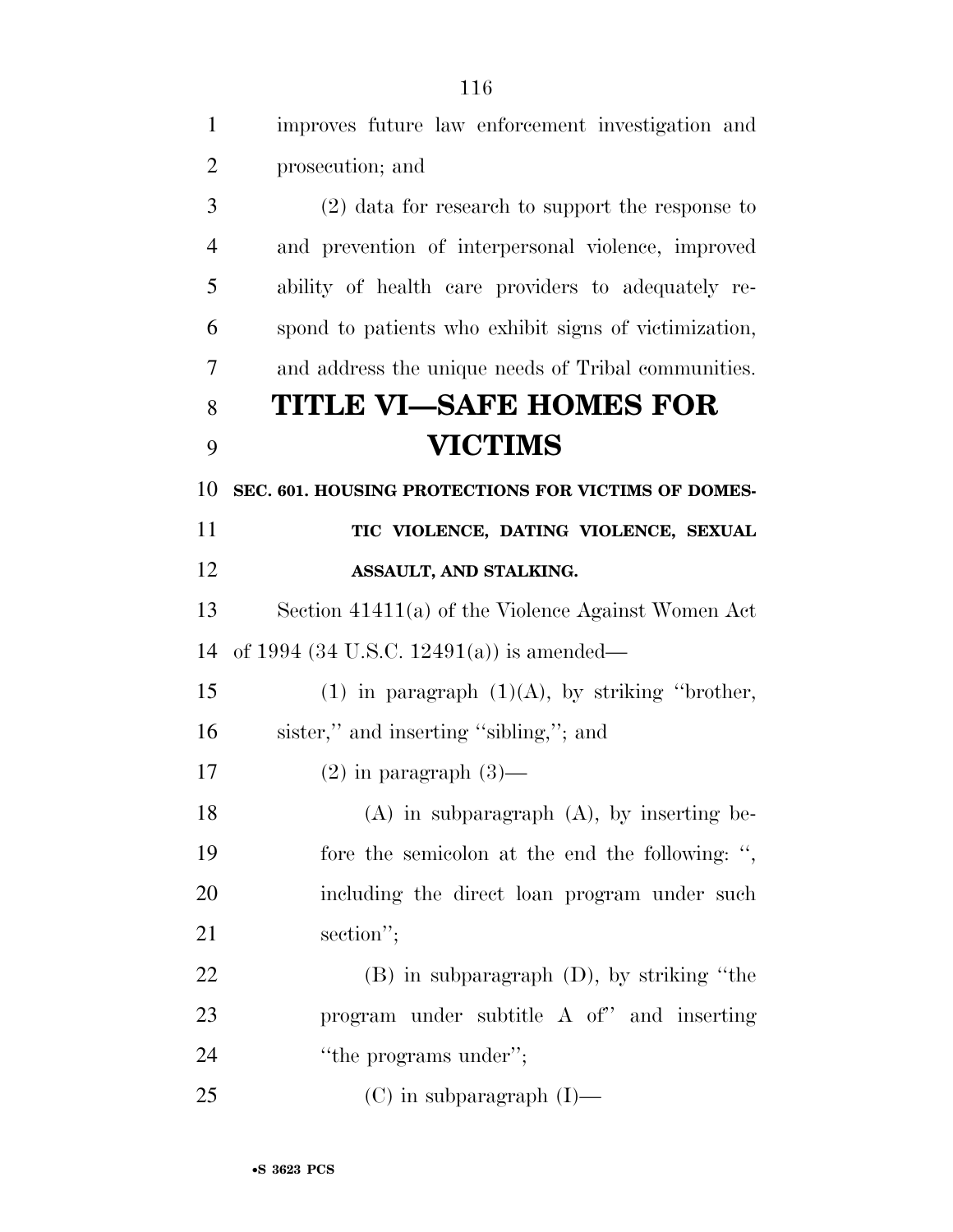| $\mathbf{1}$   | (i) by striking "sections $514$ , $515$ ,         |
|----------------|---------------------------------------------------|
| $\overline{2}$ | $516, 533,$ and $538$ of the Housing Act of       |
| 3              | 1949 (42 U.S.C. 1484, 1485, 1486,                 |
| $\overline{4}$ | 1490m, and $1490p-2$ )" and inserting "sec-       |
| 5              | tions 514, 515, 516, 533, 538, and 542 of         |
| 6              | the Housing Act of 1949 (42 U.S.C. 1484,          |
| 7              | 1485, 1486, 1490m, 1490p-2, 1490r)";              |
| 8              | and                                               |
| 9              | (ii) by striking "and" at the end;                |
| 10             | $(D)$ in subparagraph $(J)$ , by striking the     |
| 11             | period at the end and inserting a semicolon;      |
| 12             | and                                               |
| 13             | (E) by adding at the end the following:           |
| 14             | $\lq\lq$ (K) the provision of assistance from the |
| 15             | Housing Trust Fund established under section      |
| 16             | 1338 of the Federal Housing Enterprises Fi-       |
| 17             | nancial Safety and Soundness Act of 1992 (12)     |
| 18             | U.S.C. 4501);                                     |
| 19             | $\lq\lq$ . The provision of assistance for hous-  |
| 20             | ing under the Comprehensive Service Programs      |
| 21             | for Homeless Veterans program under sub-          |
| 22             | chapter II of chapter 20 of title 38, United      |
| 23             | States Code;                                      |
| 24             | "(M) the provision of assistance for hous-        |
| 25             | ing and facilities under the grant program for    |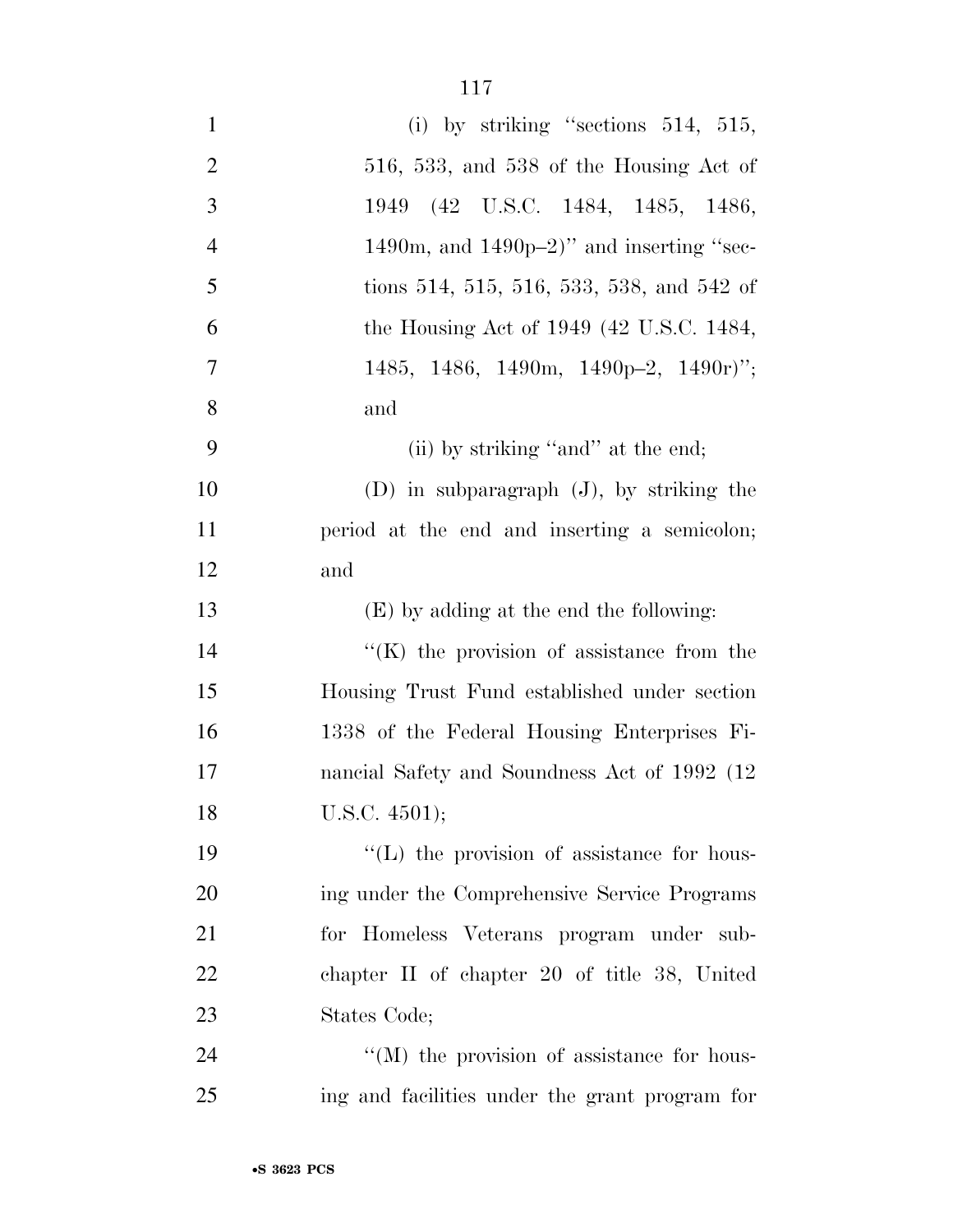| $\mathbf{1}$   | homeless veterans with special needs under sec-   |
|----------------|---------------------------------------------------|
| $\overline{2}$ | tion 2061 of title 38, United States Code;        |
| 3              | "(N) the provision of assistance for perma-       |
| $\overline{4}$ | nent housing under the program for financial      |
| 5              | assistance for supportive services for very low-  |
| 6              | income veteran families in permanent housing      |
| 7              | under section 2044 of title 38, United States     |
| 8              | Code;                                             |
| 9              | $"(0)$ the provision of transitional housing      |
| 10             | assistance for victims of domestic violence, dat- |
| 11             | ing violence, sexual assault, or stalking under   |
| 12             | the grant program under chapter 11 of subtitle    |
| 13             | B; and                                            |
| 14             | "(P) any other Federal housing programs           |
| 15             | providing affordable housing to low- and mod-     |
| 16             | erate-income persons by means of restricted       |
| 17             | rents or rental assistance, or more generally     |
| 18             | providing affordable housing opportunities, as    |
| 19             | identified by the appropriate agency through      |
| 20             | regulations, notices, or any other means.".       |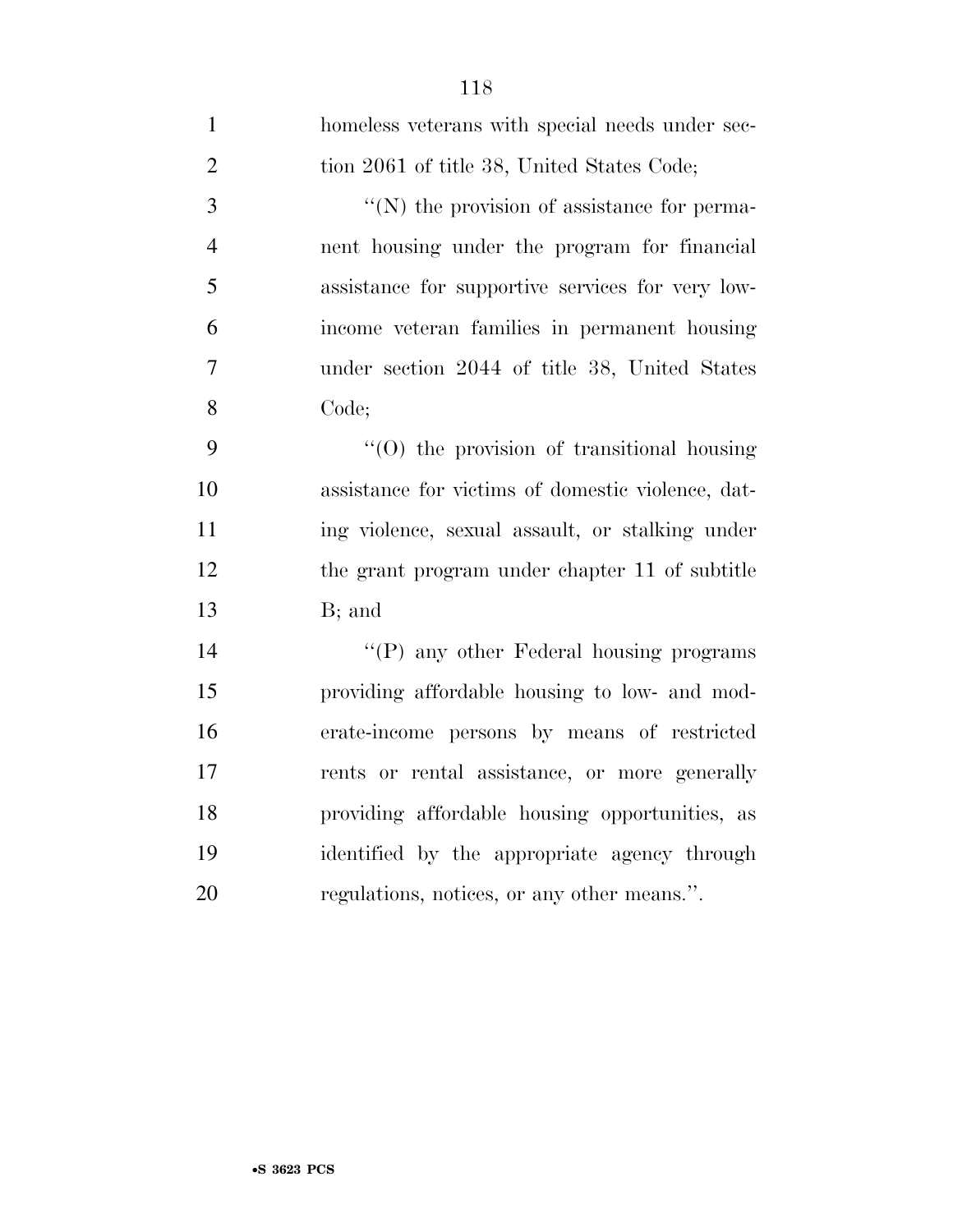Chapter 2 of subtitle N of title IV of the Violence Against Women Act of 1994 (34 U.S.C. 12491 et seq.) is amended by inserting after section 41411 the following: **''SEC. 41412. COMPLIANCE REVIEWS.** 

8 "(a) REGULAR COMPLIANCE REVIEWS.—

9 "(1) IN GENERAL.—Each appropriate agency shall establish a process by which to review compli- ance with the requirements of this subtitle, which shall—

13 ''(A) where possible, be incorporated into other existing compliance review processes of the appropriate agency, in consultation with the Gender-based Violence Prevention Office and Violence Against Women Act Director described in section 41413 and any other relevant offi-cials of the appropriate agency; and

''(B) examine—

 $(i)$  compliance with requirements prohibiting the denial of assistance, ten- ancy, or occupancy rights on the basis of domestic violence, dating violence, sexual assault, or stalking;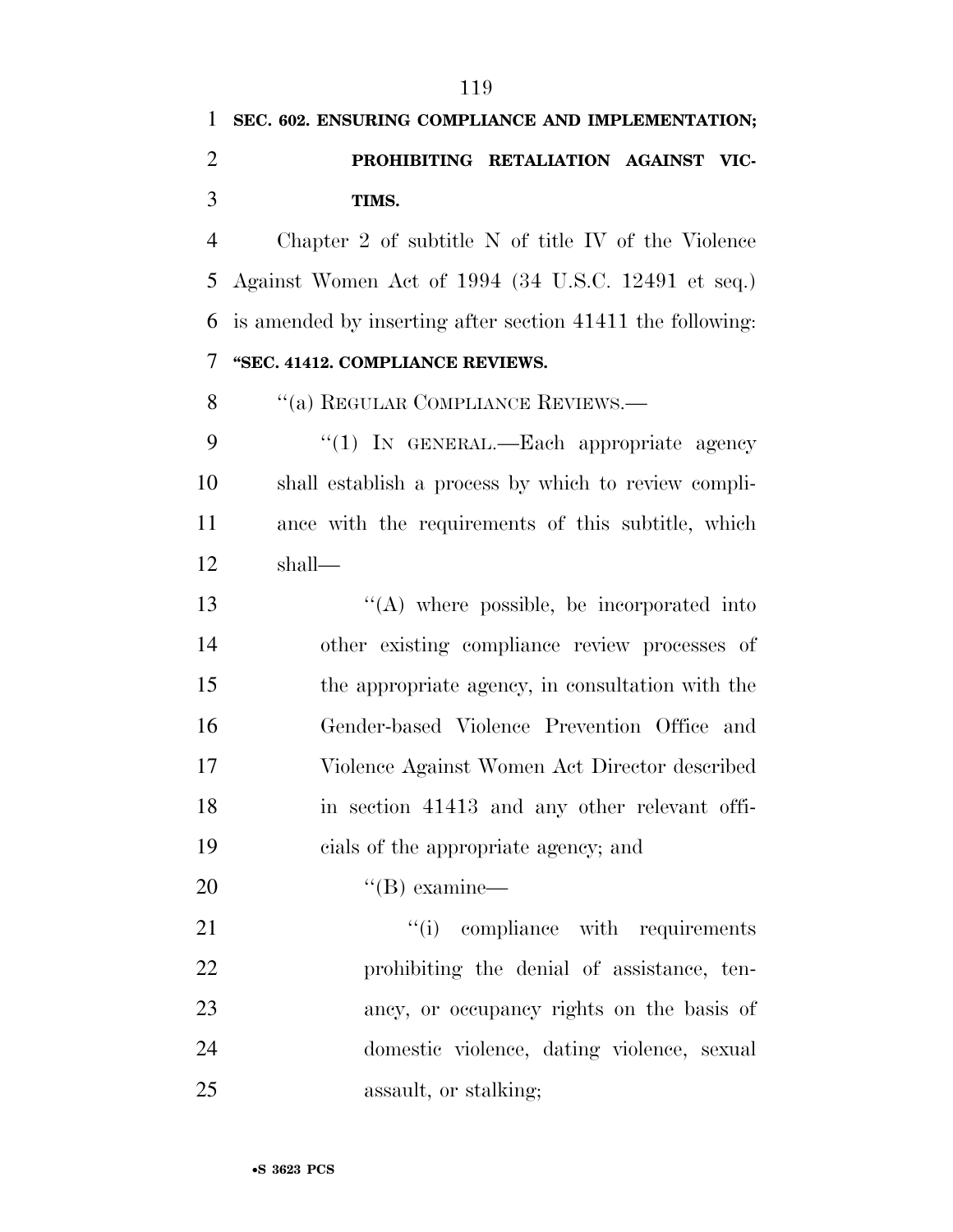| $\mathbf{1}$   | "(ii) compliance with confidentiality                 |
|----------------|-------------------------------------------------------|
| $\overline{2}$ | provisions set forth in section $41411(c)(4)$ ;       |
| 3              | "(iii) compliance with the notification               |
| $\overline{4}$ | forth<br>requirements set<br>$\sin$<br>section        |
| 5              | 41411(d)(2);                                          |
| 6              | "(iv) compliance with the provisions"                 |
| 7              | for accepting documentation set forth in              |
| 8              | section $41411(e)$ ;                                  |
| 9              | $\lq\lq$ compliance with emergency trans-             |
| 10             | fer requirements set forth in section                 |
| 11             | $41411(e)$ ; and                                      |
| 12             | $\lq\lq$ (vi) compliance with the prohibition         |
| 13             | on retaliation set forth in section 41414.            |
| 14             | "(2) FREQUENCY.—Each appropriate agency               |
| 15             | shall conduct the review described in paragraph (1)   |
| 16             | on a regular basis, as determined by the appropriate  |
| 17             | agency.                                               |
| 18             | $``$ (b) REGULATIONS.—                                |
| 19             | "(1) IN GENERAL.—Not later than 2 years               |
| 20             | after the date of enactment of the Violence Against   |
| 21             | Women Act Reauthorization Act of 2022, each ap-       |
| <u>22</u>      | propriate agency shall issue regulations in accord-   |
| 23             | ance with section 553 of title 5, United States Code, |
| 24             | to implement subsection (a) of this section, which    |
| 25             | shall—                                                |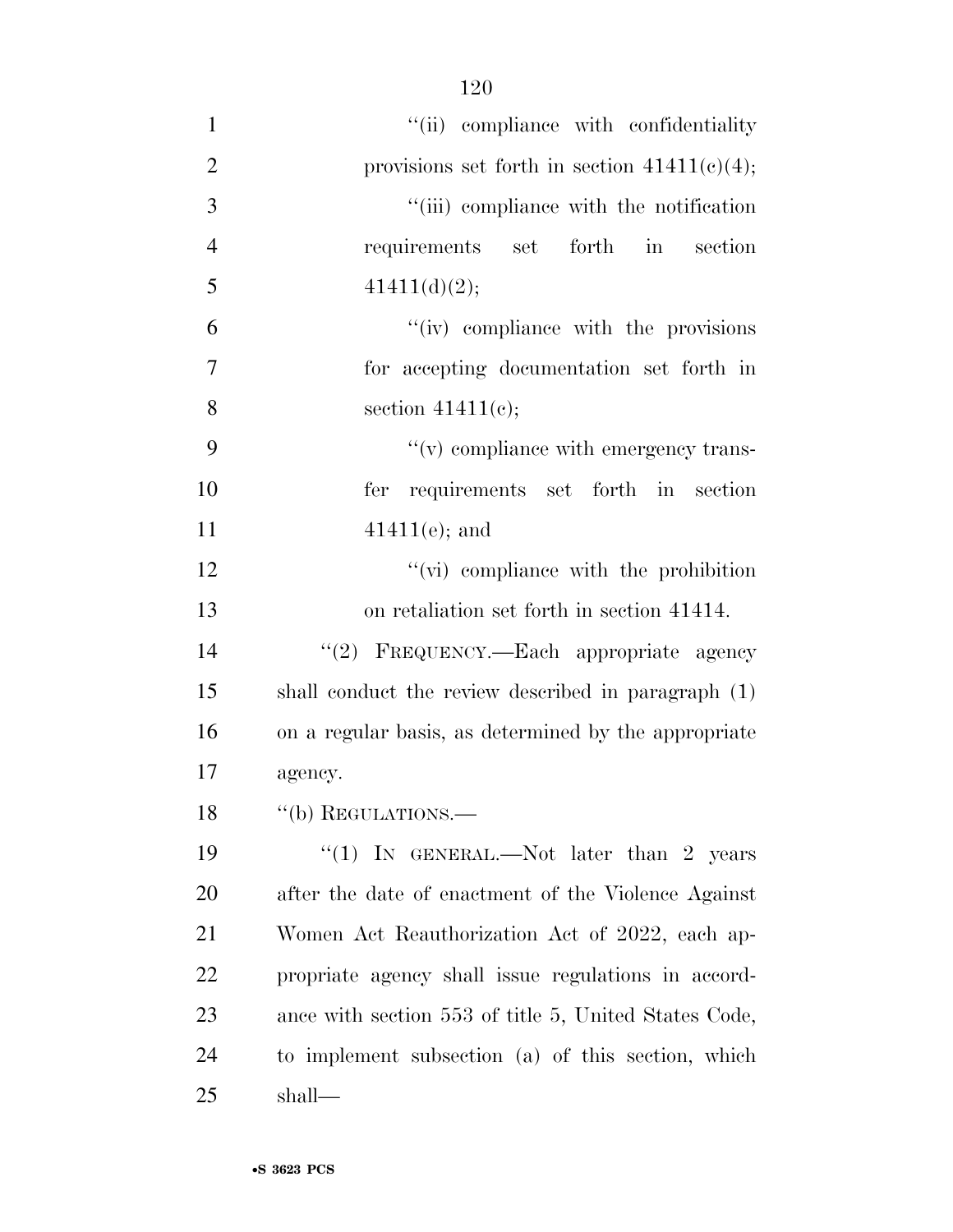| $\mathbf{1}$   | $\lq\lq$ define standards of compliance under              |
|----------------|------------------------------------------------------------|
| $\overline{2}$ | covered housing programs;                                  |
| 3              | "(B) include detailed reporting require-                   |
| $\overline{4}$ | ments, including the number of emergency                   |
| 5              | transfers requested and granted, as well as the            |
| 6              | length of time needed to process emergency                 |
| 7              | transfers; and                                             |
| 8              | "(C) include standards for corrective ac-                  |
| 9              | tion plans where compliance standards have not             |
| 10             | been met.                                                  |
| 11             | "(2) CONSULTATION.—In developing the regu-                 |
| 12             | lations under paragraph (1), an appropriate agency         |
| 13             | shall engage in additional consultation with appro-        |
| 14             | priate stakeholders including, as appropriate—             |
| 15             | "(A) individuals and organizations with ex-                |
| 16             | pertise in the housing needs and experiences of            |
| 17             | victims of domestic violence, dating violence,             |
| 18             | sexual assault and stalking; and                           |
| 19             | $\lq\lq$ (B) individuals and organizations with ex-        |
| 20             | pertise in the administration or management of             |
| 21             | covered housing programs, including industry               |
| 22             | stakeholders and public housing agencies.                  |
| 23             | "(c) PUBLIC DISCLOSURE.—Each appropriate agen-             |
| 24             | cy shall ensure that an agency-level assessment of the in- |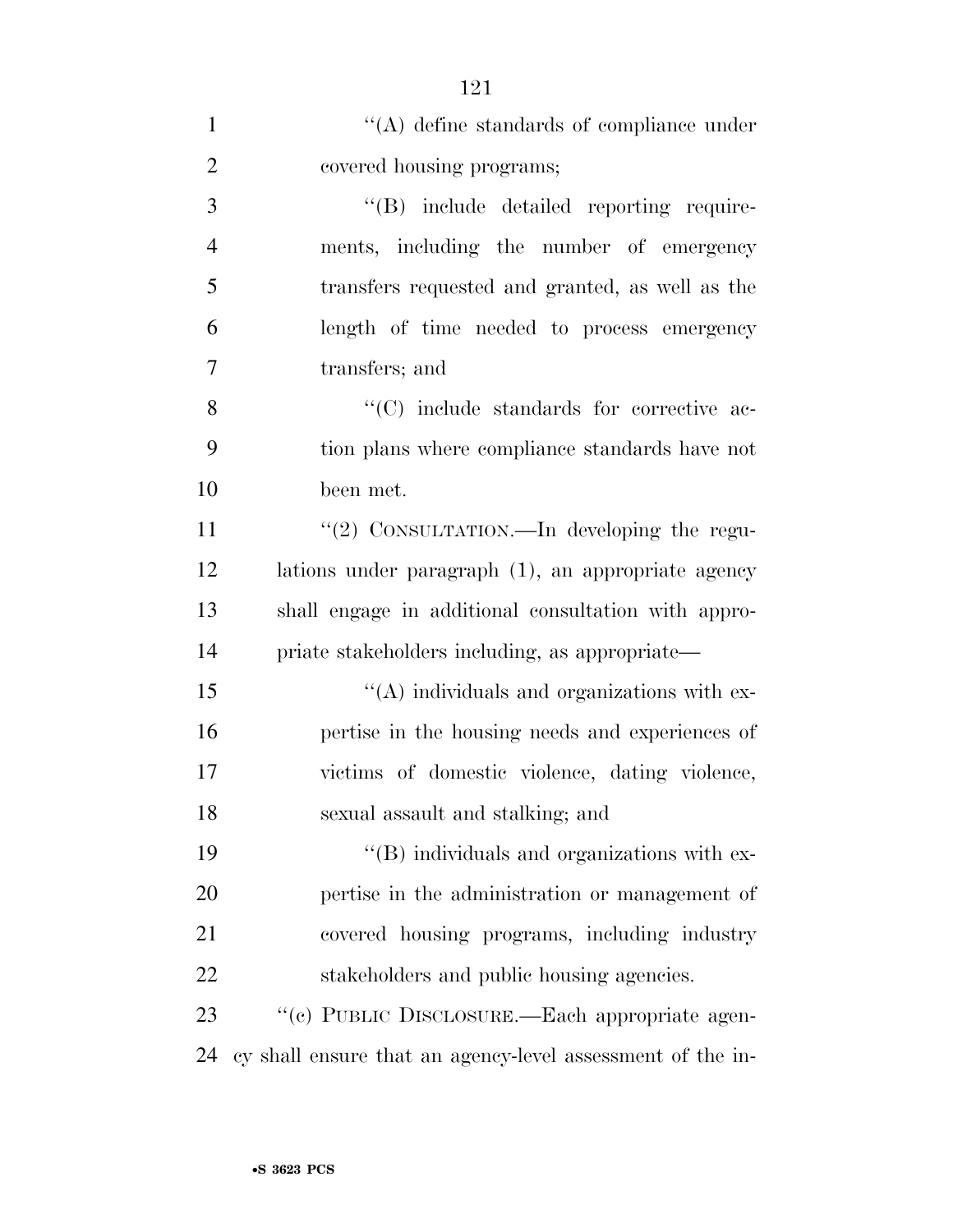formation collected during the compliance review process completed pursuant to this subsection— 3 (1) includes an evaluation of each topic identi- fied in subsection (a); and ''(2) is made publicly available. **''SEC. 41413. DEPARTMENT OF HOUSING AND URBAN DE- VELOPMENT GENDER-BASED VIOLENCE PRE- VENTION OFFICE AND VIOLENCE AGAINST WOMEN ACT DIRECTOR.**  ''(a) ESTABLISHMENT.—The Secretary of Housing and Urban Development shall establish a Gender-based Violence Prevention Office with a Violence Against Women Act Director (in this section referred to as the 'Director'). ''(b) DUTIES.—The Director shall, among other du- ties—  $\frac{17}{2}$  (1) support implementation of this chapter; 18 ''(2) coordinate with Federal agencies on legis- lation, implementation, and other issues affecting the housing provisions under this subtitle, as well as other issues related to advancing housing protections for victims of domestic violence, dating violence, sex- ual assault, and stalking;  $(3)$  coordinate with State and local govern-

ments and agencies, including State housing finance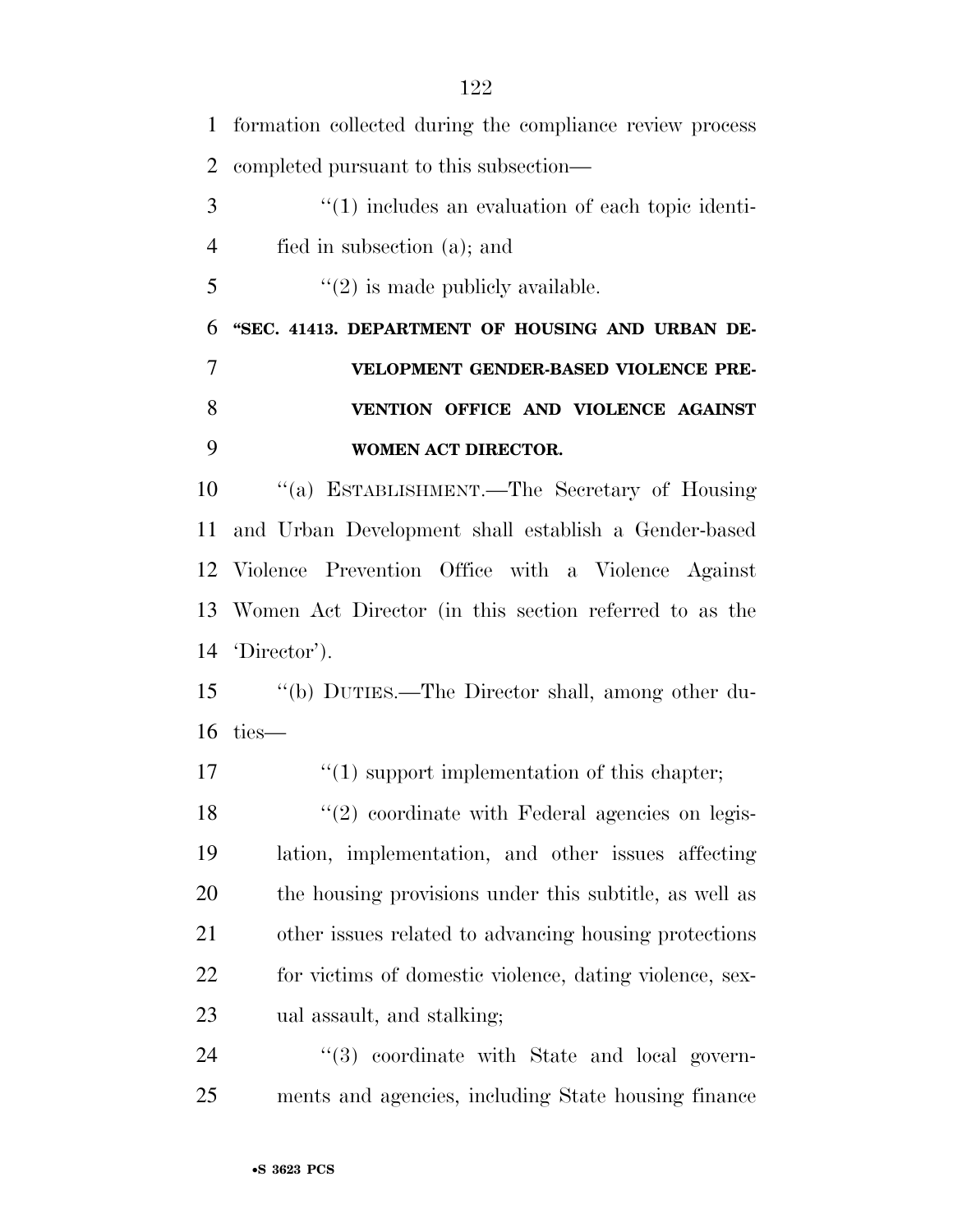| $\mathbf{1}$   | agencies, regarding advancing housing protections           |
|----------------|-------------------------------------------------------------|
| $\overline{2}$ | and access to housing for victims of domestic vio-          |
| 3              | lence, dating violence, sexual assault, and stalking;       |
| $\overline{4}$ | $\cdot$ (4) ensure that technical assistance and sup-       |
| 5              | port are provided to each appropriate agency and            |
| 6              | housing providers regarding implementation of this          |
| 7              | subtitle, as well as other issues related to advancing      |
| $8\,$          | housing protections for victims of domestic violence,       |
| 9              | dating violence, sexual assault, and stalking, includ-      |
| 10             | ing compliance with this subtitle;                          |
| 11             | $\lq(5)$ implement internal systems to track, mon-          |
| 12             | itor, and address compliance failures; and                  |
| 13             | $\cdot\cdot\cdot(6)$ address the housing needs and barriers |
| 14             | faced by victims of sexual assault, as well as sexual       |
| 15             | coercion and sexual harassment by a public housing          |
| 16             | agency or owner or manager of housing assisted              |
| 17             | under a covered housing program.                            |
| 18             | "(c) AUTHORIZATION OF APPROPRIATIONS.—There                 |
| 19             | are authorized to be appropriated to carry out this section |
| 20             | such sums as may be necessary for fiscal years 2023         |
| 21             | through $2027$ .                                            |

#### **''SEC. 41414. PROHIBITION ON RETALIATION.**

 ''(a) NON-RETALIATION REQUIREMENT.—No public housing agency or owner or manager of housing assisted under a covered housing program shall discriminate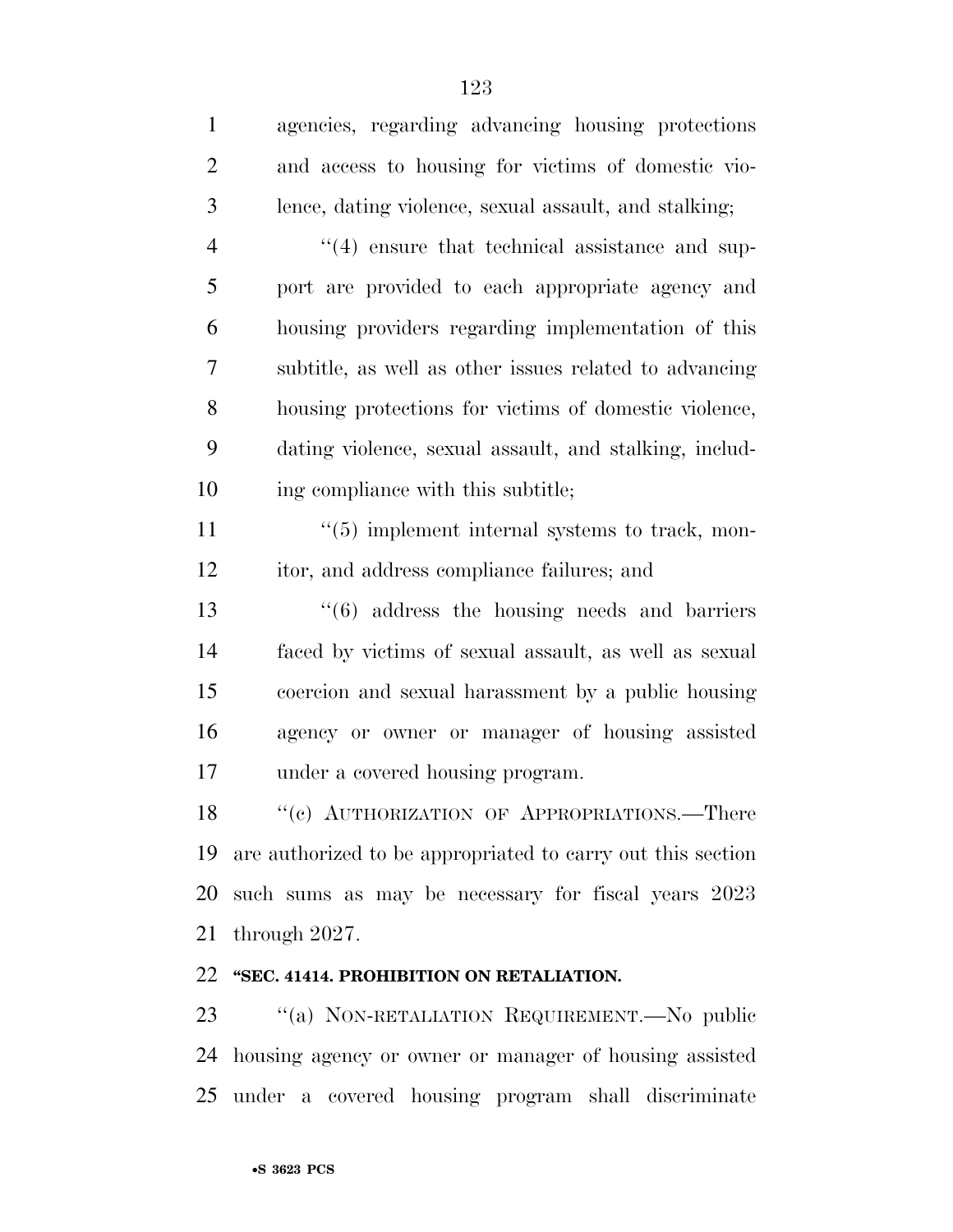against any person because that person has opposed any act or practice made unlawful by this subtitle, or because that person testified, assisted, or participated in any mat-ter related to this chapter.

 ''(b) PROHIBITION ON COERCION.—No public hous- ing agency or owner or manager of housing assisted under a covered housing program shall coerce, intimidate, threat- en, or interfere with, or retaliate against, any person in the exercise or enjoyment of, on account of the person hav- ing exercised or enjoyed, or on account of the person hav- ing aided or encouraged any other person in the exercise or enjoyment of, any rights or protections under this chap-ter, including—

 $\frac{1}{2}$  (1) intimidating or threatening any person be- cause that person is assisting or encouraging a per- son entitled to claim the rights or protections under this chapter; and

 ''(2) retaliating against any person because that person has participated in any investigation or ac-tion to enforce this chapter.

21 "(c) IMPLEMENTATION.—The Secretary of Housing and Urban Development and the Attorney General shall implement and enforce this chapter consistent with, and in a manner that provides, the rights and remedies pro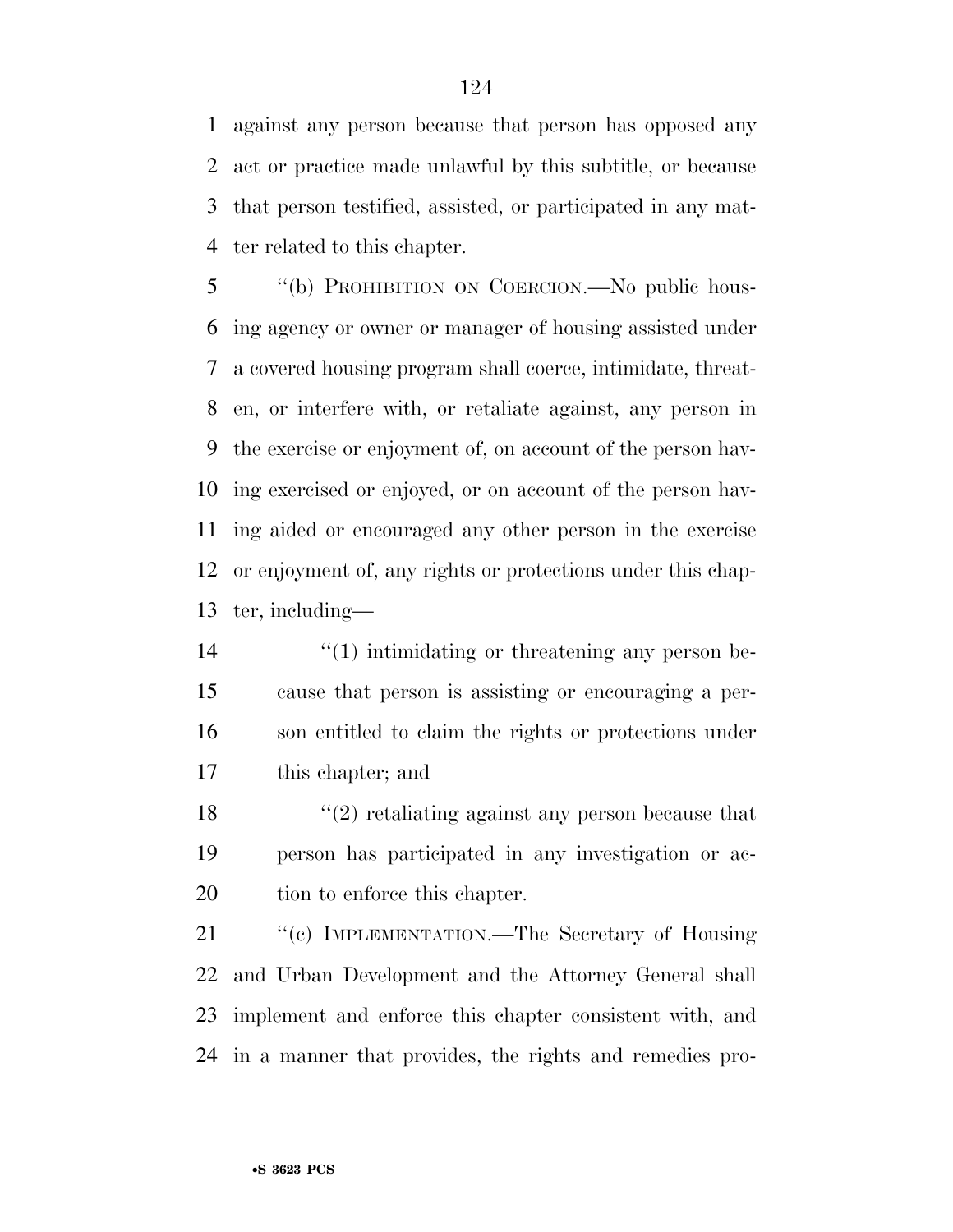vided for in title VIII of the Civil Rights Act of 1968 (42 U.S.C. 3601 et seq.).''.

### **SEC. 603. PROTECTING THE RIGHT TO REPORT CRIME FROM ONE'S HOME.**

 Chapter 2 of subtitle N of title IV of the Violence Against Women Act of 1994 (34 U.S.C. 12491 et seq.), as amended by this Act, is further amended by inserting after section 41414 the following:

# **''SEC. 41415. RIGHT TO REPORT CRIME AND EMERGENCIES FROM ONE'S HOME.**

 ''(a) DEFINITION.—In this section, the term 'covered governmental entity' means any municipal, county, or State government that receives funding under section 106 of the Housing and Community Development Act of 1974 (42 U.S.C. 5306).

''(b) RIGHT TO REPORT.—

17 "(1) IN GENERAL.—Landlords, homeowners, tenants, residents, occupants, and guests of, and ap-plicants for, housing—

20 "(A) shall have the right to seek law en- forcement or emergency assistance on their own behalf or on behalf of another person in need of assistance; and

24 ''(B) shall not be penalized based on their requests for assistance or based on criminal ac-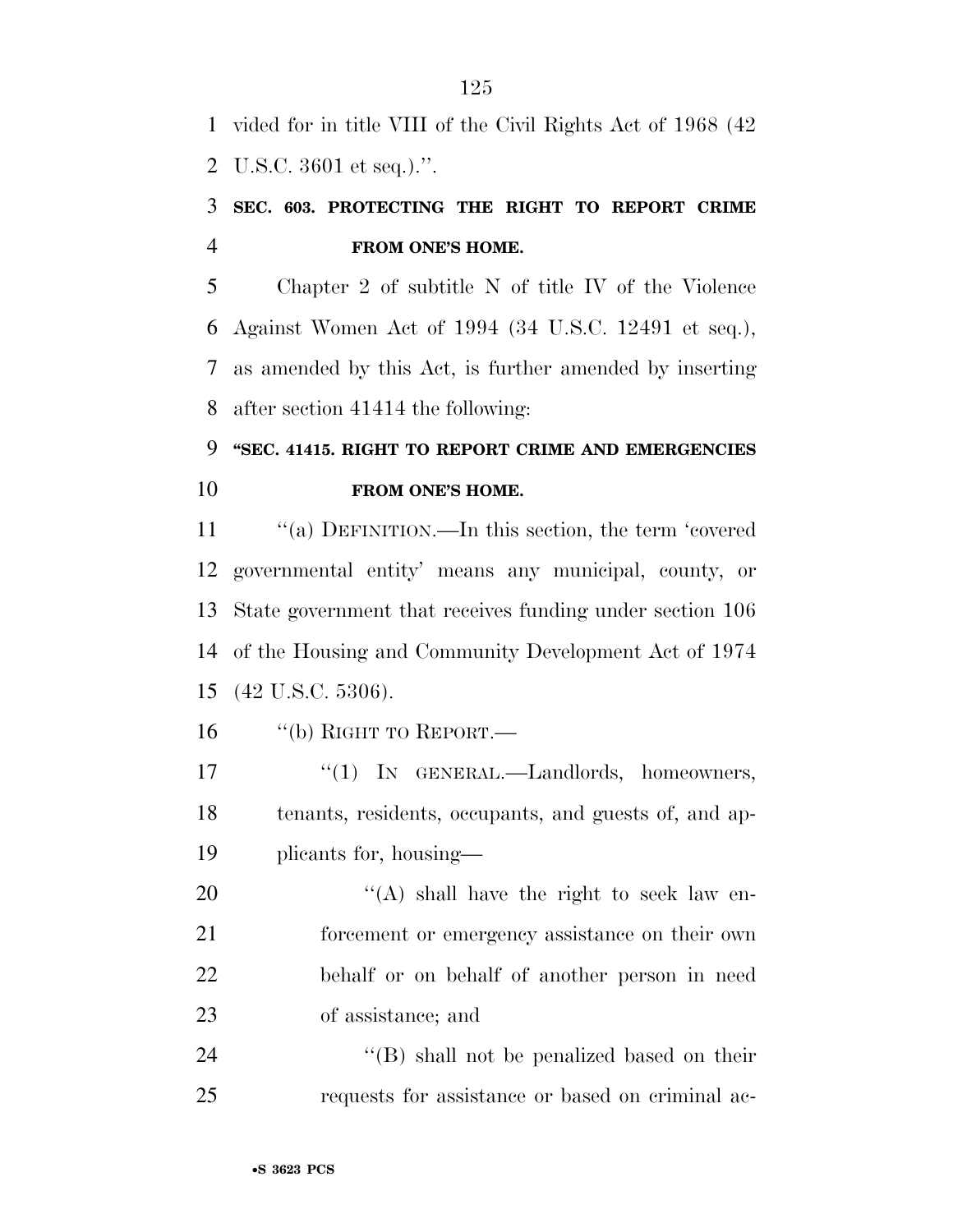| $\mathbf{1}$   | tivity of which they are a victim or otherwise         |
|----------------|--------------------------------------------------------|
| $\overline{2}$ | not at fault under statutes, ordinances, regula-       |
| 3              | tions, or policies adopted or enforced by covered      |
| $\overline{4}$ | governmental entities.                                 |
| 5              | "(2) PROHIBITED PENALTIES.—Penalties that              |
| 6              | are prohibited under paragraph (1) include—            |
| $\overline{7}$ | $\lq\lq$ actual or threatened assessment of            |
| 8              | monetary or criminal penalties, fines, or fees;        |
| 9              | $\lq\lq$ (B) actual or threatened eviction;            |
| 10             | $\lq\lq$ (C) actual or threatened refusal to rent      |
| 11             | or renew tenancy;                                      |
| 12             | $\lq\lq$ (D) actual or threatened refusal to issue     |
| 13             | an occupancy permit or landlord permit; and            |
| 14             | $\lq\lq(E)$ actual or threatened closure of the        |
| 15             | property, or designation of the property as a          |
| 16             | nuisance or a similarly negative designation.          |
| 17             | "(c) REPORTING.—Consistent with the process de-        |
| 18             | scribed in section 104(b) of the Housing and Community |
| 19             | Development Act of $1974$ (42 U.S.C. 5304(b)), covered |
| 20             | governmental entities shall—                           |
| 21             | $\lq(1)$ report any of their laws or policies, or, as  |
| 22             | applicable, the laws or policies adopted by sub-       |
| 23             | grantees, that impose penalties on landlords, home-    |
| 24             | owners, tenants, residents, occupants, guests,<br>- or |
| 25             | housing applicants based on requests for law en-       |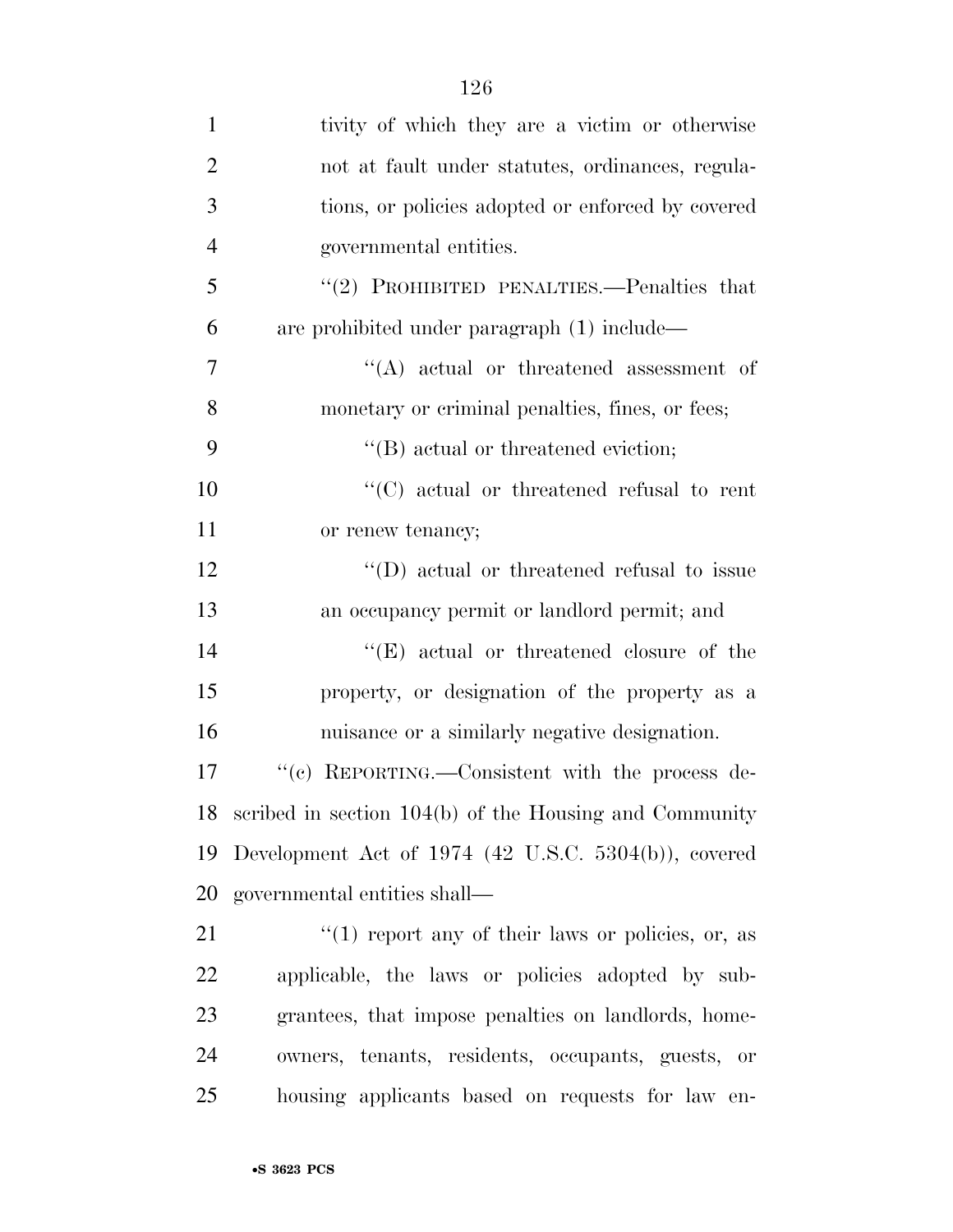| $\mathbf{1}$   | forcement or emergency assistance or based on                  |
|----------------|----------------------------------------------------------------|
| $\overline{2}$ | eriminal activity that occurred at a property; and             |
| 3              | $\lq(2)$ certify that they are in compliance with              |
| $\overline{4}$ | the protections under this subtitle or describe the            |
| 5              | steps the covered governmental entities will take              |
| 6              | within 180 days to come into compliance, or to en-             |
| 7              | sure compliance among subgrantees.                             |
| 8              | "(d) IMPLEMENTATION.—The Secretary of Housing                  |
| 9              | and Urban Development and the Attorney General shall           |
| 10             | implement and enforce this chapter consistent with, and        |
|                | 11 in a manner that provides, the same rights and remedies     |
|                | 12 as those provided for in title VIII of the Civil Rights Act |
| 13             | of 1968 (42 U.S.C. 3601 et seq.).                              |
| 14             | "(e) SUBGRANTEES.—For those covered govern-                    |
| 15             | mental entities that distribute funds to subgrantees, com-     |
|                |                                                                |

16 pliance with subsection  $(c)(1)$  includes inquiring about the existence of laws and policies adopted by subgrantees that impose penalties on landlords, homeowners, tenants, resi- dents, occupants, guests, or housing applicants based on requests for law enforcement or emergency assistance or based on criminal activity that occurred at a property.''.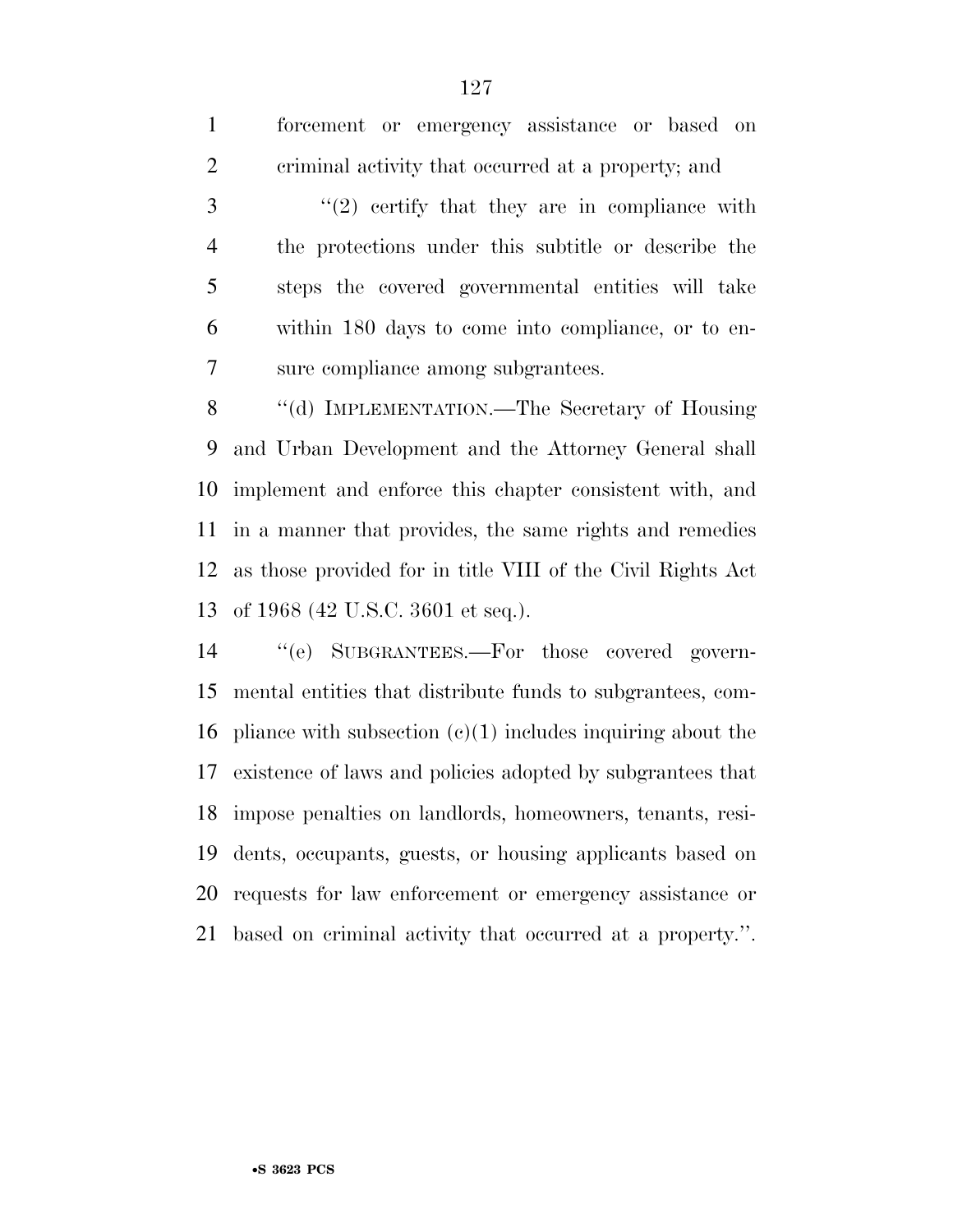| 1              | SEC. 604. TRANSITIONAL HOUSING ASSISTANCE GRANTS    |
|----------------|-----------------------------------------------------|
| $\overline{2}$ | FOR VICTIMS OF DOMESTIC VIOLENCE, DAT-              |
| 3              | ING VIOLENCE, SEXUAL ASSAULT, OR STALK-             |
| $\overline{4}$ | ING.                                                |
| 5              | Section 40299 of the Violence Against Women Act     |
| 6              | of 1994 (34 U.S.C. 12351) is amended—               |
| 7              | $(1)$ in subsection $(a)$ , in the matter preceding |
| 8              | paragraph $(1)$ —                                   |
| 9              | (A) by striking "the Director of the Vio-           |
| 10             | lence Against Women Office" and inserting           |
| 11             | "the Director of the Office on Violence Against     |
| 12             | Women"; and                                         |
| 13             | (B) by inserting after ", other nonprofit,          |
| 14             | nongovernmental organizations" the following:       |
| 15             | ", population-specific organizations"; and          |
| 16             | $(2)$ in subsection $(g)$ —                         |
| 17             | (A) in paragraph $(1)$ , by striking "2014          |
| 18             | through 2018" and inserting "2023 through           |
| 19             | $2027$ ";                                           |
| 20             | $(B)$ by striking paragraph $(2)$ ;                 |
| 21             | (C) by redesignating paragraph (3) as               |
| 22             | paragraph $(2)$ ; and                               |
| 23             | (D) in paragraph $(2)(B)$ , as so redesig-          |
| 24             | nated, by striking "0.25 percent" and inserting     |
| 25             | $"0.5$ percent".                                    |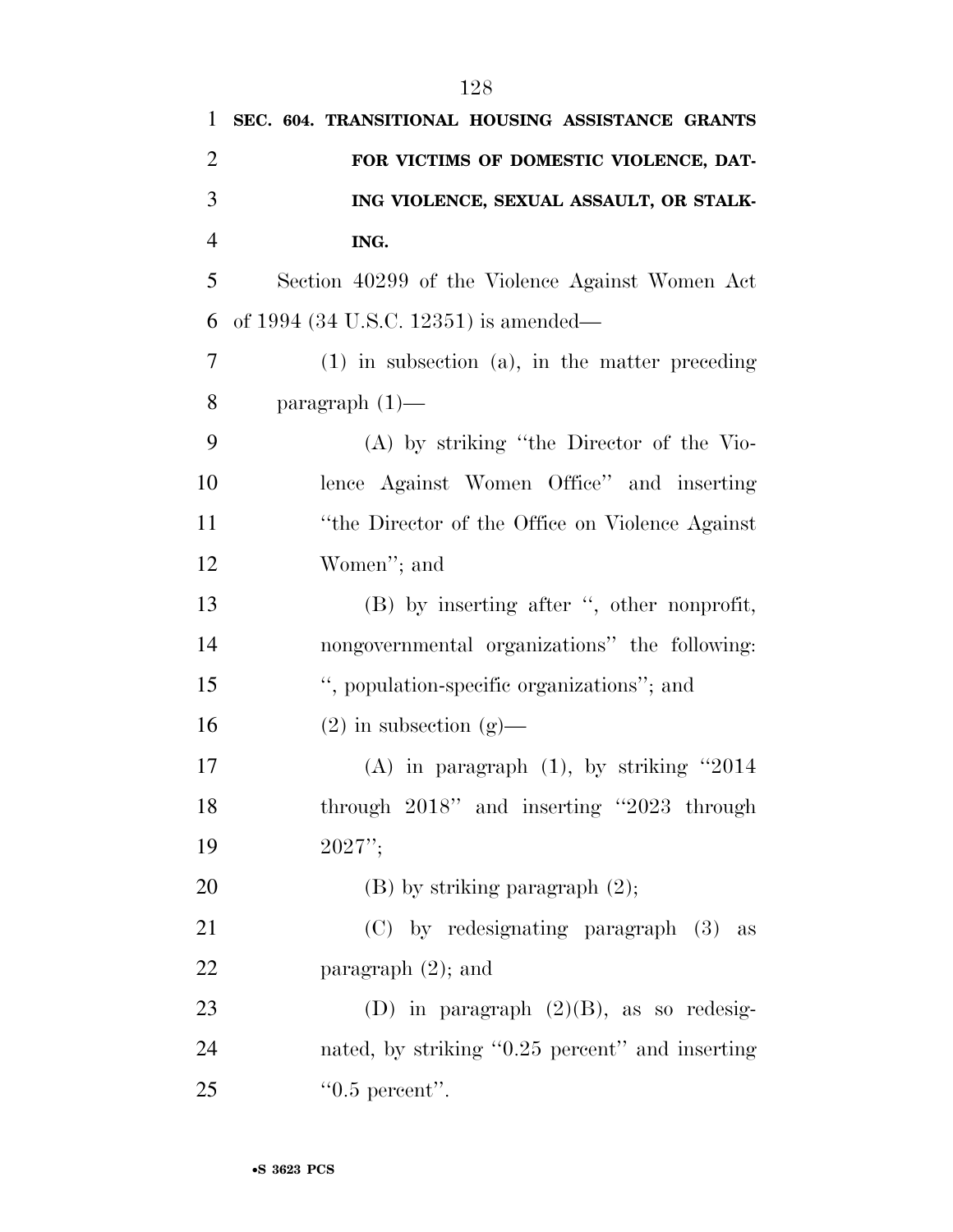|                | SEC. 605. ADDRESSING THE HOUSING NEEDS OF VICTIMS          |
|----------------|------------------------------------------------------------|
| 2              | OF DOMESTIC VIOLENCE, DATING VIOLENCE,                     |
| 3              | SEXUAL ASSAULT, AND STALKING.                              |
| $\overline{4}$ | MCKINNEY-VENTO HOMELESS ASSISTANCE<br>(a)                  |
|                | 5 GRANTS.—The McKinney-Vento Homeless Assistance Act       |
|                | 6 $(42 \text{ U.S.C. } 11301 \text{ et seq.})$ is amended— |
|                | $(1)$ in section 103 $(42 \text{ U.S.C. } 11302)$ , by     |

amending subsection (b) to read as follows:

9 "(b) DOMESTIC VIOLENCE, DATING VIOLENCE, SEX- UAL ASSAULT, STALKING, AND OTHER DANGEROUS, TRAUMATIC, OR LIFE-THREATENING CONDITIONS RELAT- ING TO SUCH VIOLENCE.—Notwithstanding any other provision of this section, the Secretary shall consider to be homeless any individual or family who—

 $\frac{1}{2}$  (1) is experiencing trauma or a lack of safety related to, or fleeing or attempting to flee, domestic violence, dating violence, sexual assault, stalking, or other dangerous, traumatic, or life-threatening con- ditions related to the violence against the individual or a family member in the individual's or family's current housing situation, including where the health and safety of children are jeopardized;

23  $(2)$  has no other safe residence; and

24  $\frac{1}{2}$  (3) lacks the resources to obtain other safe permanent housing.''; and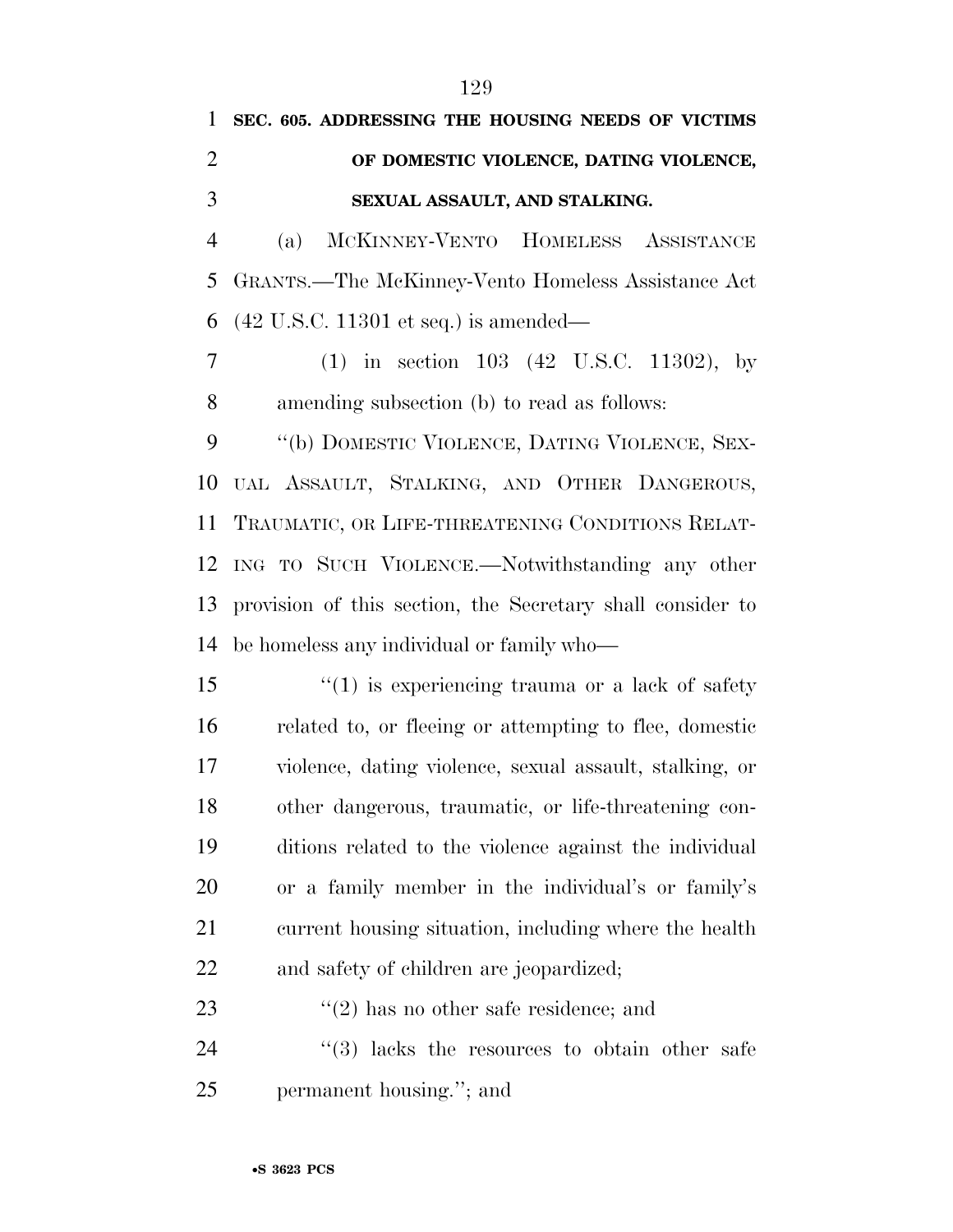1 (2) in section 423(a)  $(42 \text{ U.S.C. } 11383(a))$ , by adding at the end the following:

3 ''(13) Facilitating and coordinating activities to ensure compliance with subsection (e) of section 41411 of the Violence Against Women Act of 1994 (34 U.S.C. 12491) and monitoring compliance with the confidentiality protections of subsection (c)(4) of such section.''.

 (b) COLLABORATIVE GRANTS TO INCREASE THE LONG-TERM STABILITY OF VICTIMS.—Section 41404(i) of the Violence Against Women Act of 1994 (34 U.S.C. 12474(i)) is amended by striking ''2014 through 2018'' and inserting ''2023 through 2027''.

 (c) GRANTS TO COMBAT VIOLENCE AGAINST WOMEN IN PUBLIC AND ASSISTED HOUSING.—Section 41405 of the Violence Against Women Act of 1994 (34 U.S.C. 12475) is amended—

18 (1) in subsection (b)(1), by striking "the Direc- tor of the Violence Against Women Office'' and in- serting ''the Director of the Office on Violence Against Women'';

22 (2) in subsection  $(c)(2)(D)$ , by inserting after ''linguistically and culturally specific service pro- viders,'' the following: ''population-specific organiza-tions,''; and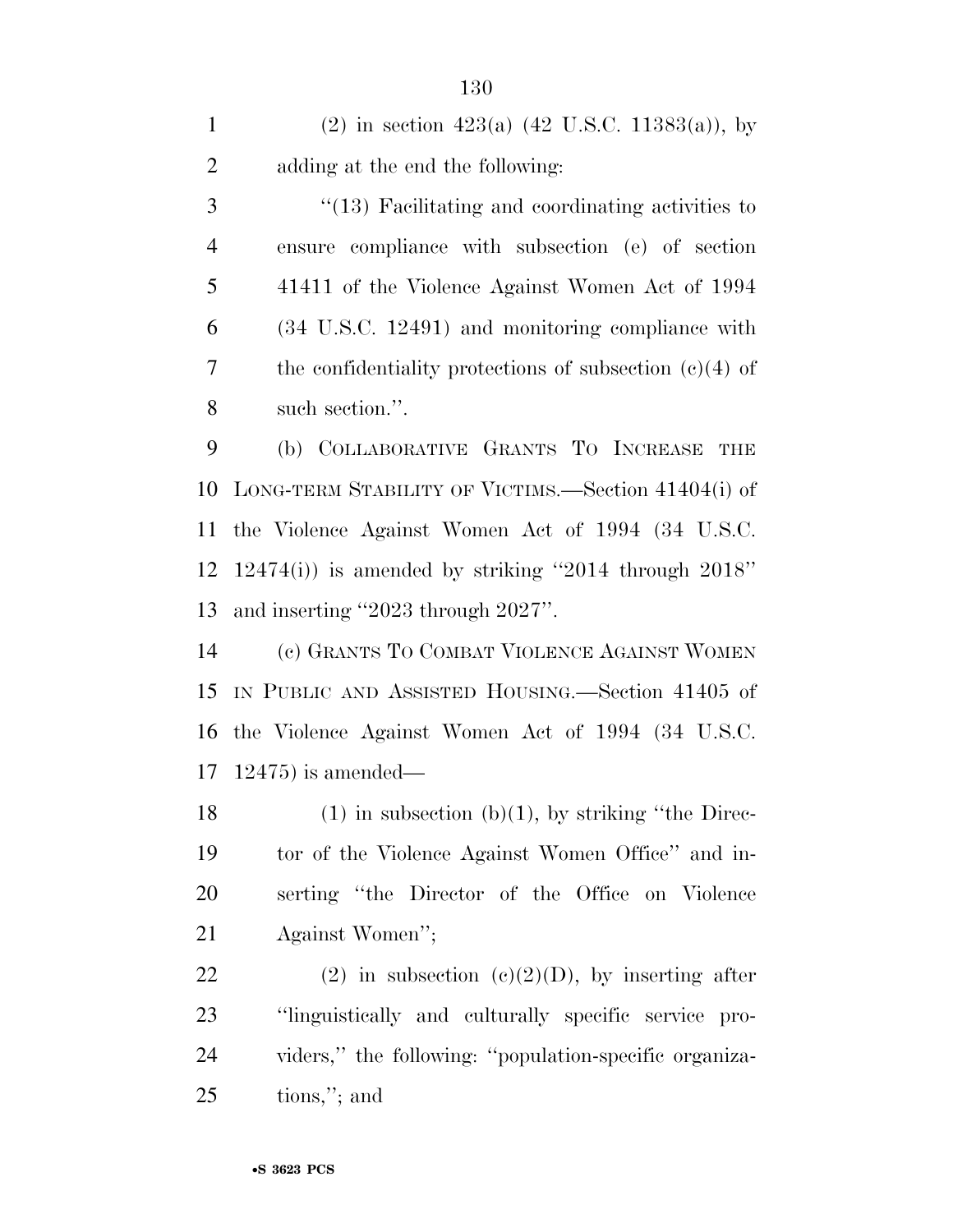1 (3) in subsection (g), by striking  $"2014$  through 2018'' and inserting ''2023 through 2027''.

 (d) VAWA TRAINING AND TECHNICAL ASSISTANCE GRANTS.—Chapter 2 of subtitle N of title IV of the Vio- lence Against Women Act of 1994 (34 U.S.C. 12491 et seq.), as amended by this Act, is further amended by in-serting after section 41415 the following:

# **''SEC. 41416. TRAINING AND TECHNICAL ASSISTANCE GRANTS.**

 ''There is authorized to be appropriated to the Sec- retary of Housing and Urban Development such sums as may be necessary for fiscal years 2023 through 2027 to be used for training and technical assistance to support the implementation of this chapter, including technical as- sistance agreements with entities whose primary purpose and expertise is assisting survivors of sexual assault and domestic violence or providing culturally specific services to victims of domestic violence, dating violence, sexual as-sault, and stalking.''.

#### **SEC. 606. STUDY AND REPORT ON HOUSING AND SERVICE**

**NEEDS OF SURVIVORS OF TRAFFICKING AND** 

#### **INDIVIDUALS AT RISK FOR TRAFFICKING.**

- (a) DEFINITIONS.—In this section:
- (1) SURVIVOR OF A SEVERE FORM OF TRAF-FICKING.—The term ''survivor of a severe form of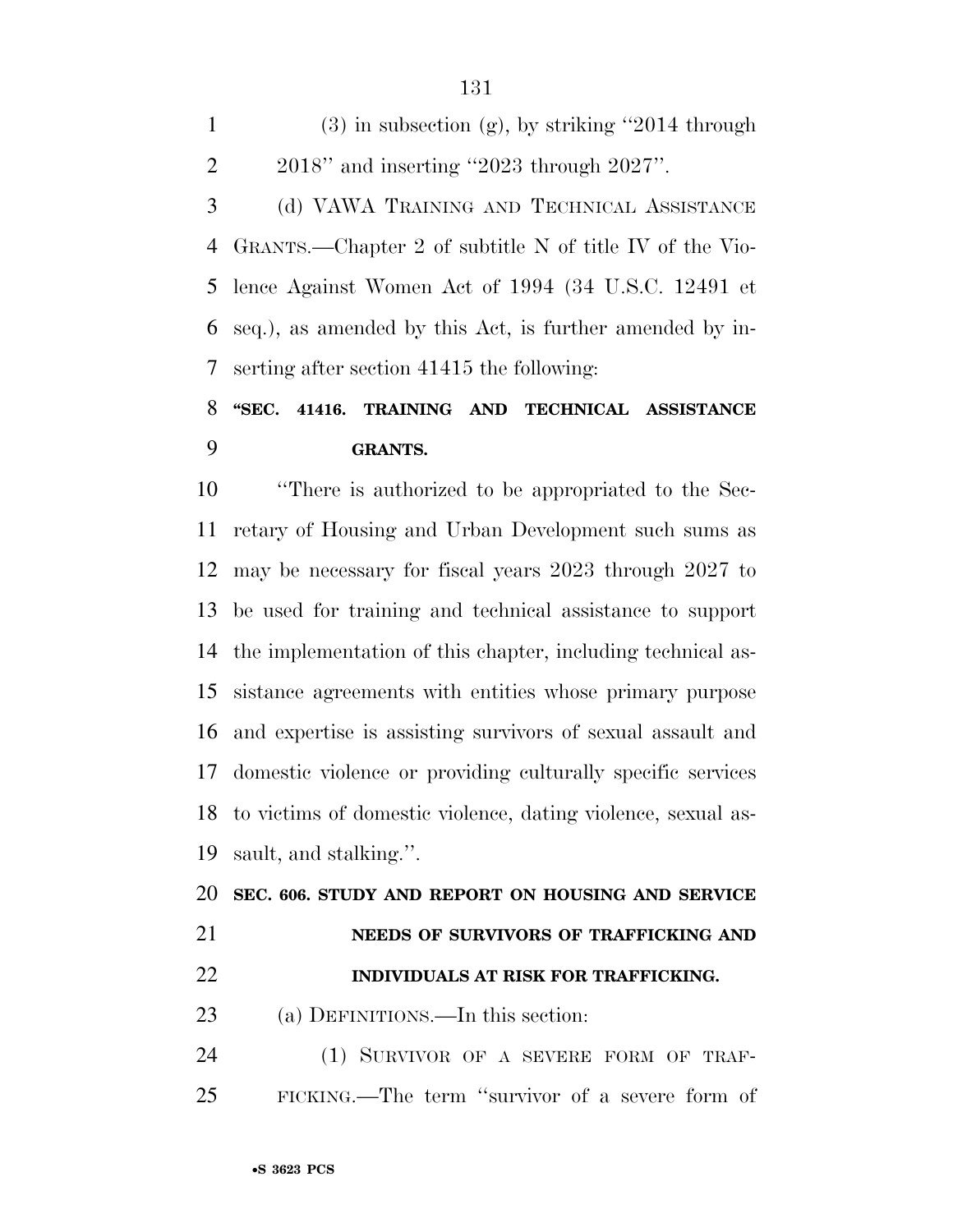trafficking'' has the meaning given the term ''victim of a severe form of trafficking'' in section 103 of the Trafficking Victims Protection Act of 2000 (22 U.S.C. 7102). (2) SURVIVOR OF TRAFFICKING.—The term ''survivor of trafficking'' has the meaning given the term ''victim of trafficking'' in section 103 of the Trafficking Victims Protection Act of 2000 (22 U.S.C. 7102). (b) STUDY.— (1) IN GENERAL.—The Secretary of Housing and Urban Development shall conduct a study as- sessing the availability and accessibility of housing and services for individuals experiencing homeless- ness or housing instability who are— (A) survivors of trafficking, including sur- vivors of a severe form of trafficking; or 18 (B) at risk of being trafficked. (2) COORDINATION AND CONSULTATION.—In conducting the study required under paragraph (1), 21 the Secretary shall— (A) coordinate with— (i) the Interagency Task Force to Monitor and Combat Trafficking estab-lished under section 105 of the Trafficking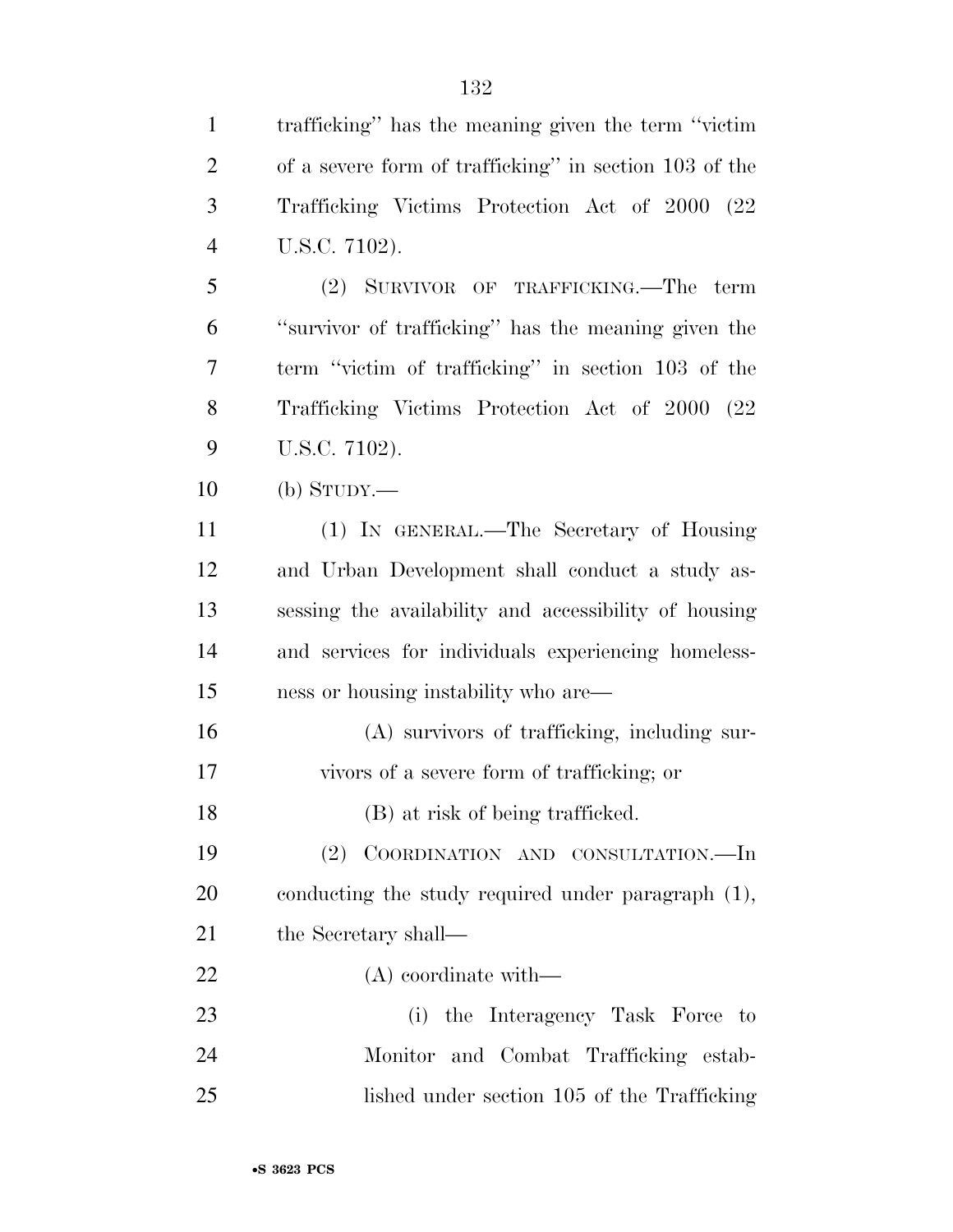| $\mathbf{1}$   | Victims Protection Act of 2000 (22 U.S.C.  |
|----------------|--------------------------------------------|
| $\overline{2}$ | 7103);                                     |
| 3              | (ii) the United States Advisory Coun-      |
| $\overline{4}$ | cil on Human Trafficking;                  |
| 5              | (iii) the Secretary of Health and          |
| 6              | Human Services; and                        |
| 7              | (iv) the Attorney General; and             |
| 8              | (B) consult with—                          |
| 9              | (i) the National Advisory Committee        |
| 10             | on the Sex Trafficking of Children and     |
| 11             | Youth in the United States;                |
| 12             | (ii) survivors of trafficking;             |
| 13             | (iii) direct service providers, includ-    |
| 14             | $ing$ —                                    |
| 15             | (I) organizations serving runaway          |
| 16             | and homeless youth;                        |
| 17             | (II) organizations serving sur-            |
| 18             | vivors of trafficking through commu-       |
| 19             | nity-based programs; and                   |
| 20             | organizations providing<br>(III)           |
| 21             | housing services to survivors of traf-     |
| 22             | ficking; and                               |
| 23             | (iv) housing and homelessness assist-      |
| 24             | providers, including recipients of<br>ance |
| 25             | grants under—                              |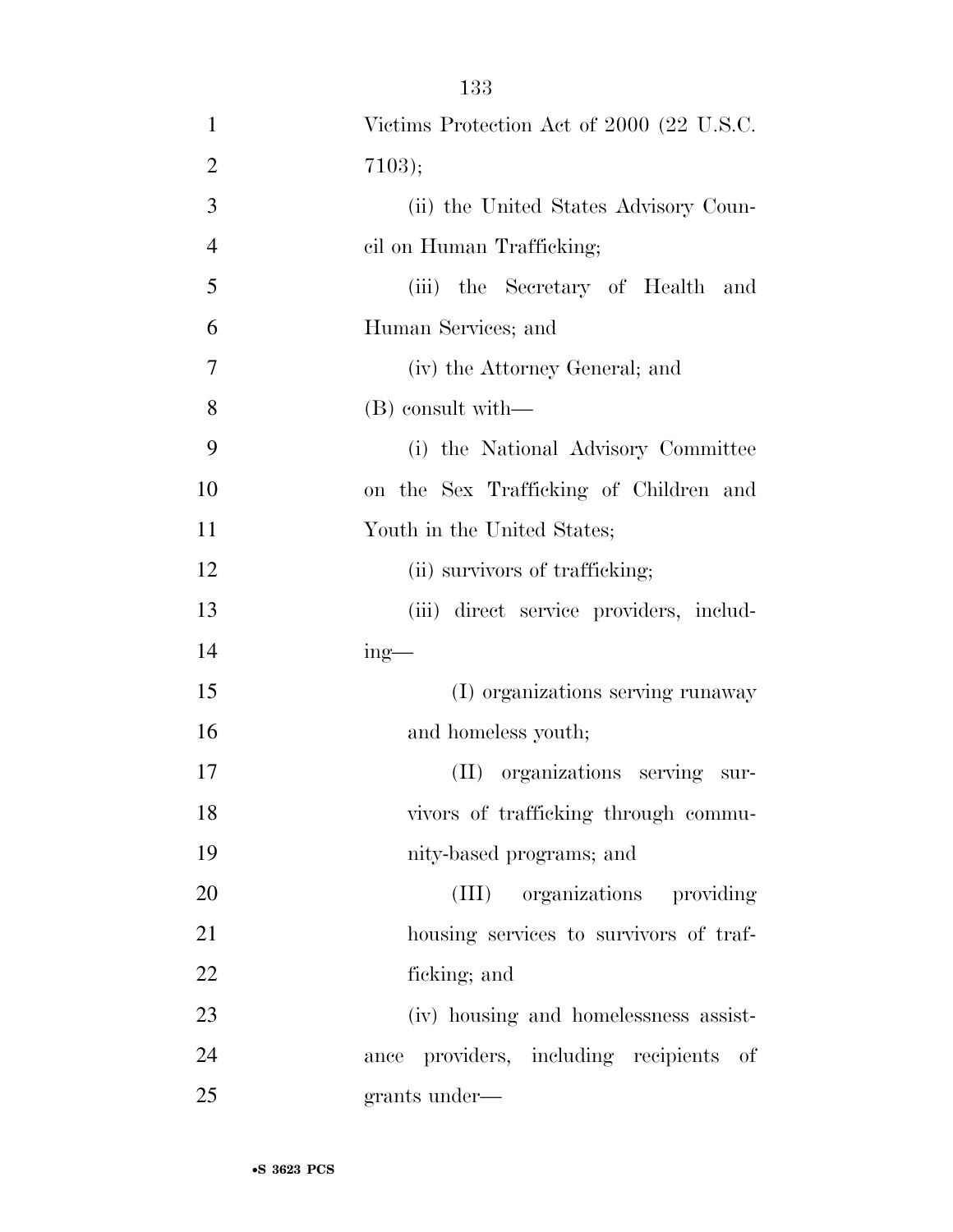| $\mathbf{1}$   | (I) the Continuum of Care pro-                |
|----------------|-----------------------------------------------|
| $\overline{2}$ | gram authorized under subtitle C of           |
| 3              | title IV of the McKinney-Vento Home-          |
| $\overline{4}$ | less Assistance Act (42 U.S.C. 11381)         |
| 5              | et seq.); and                                 |
| 6              | (II) the Emergency Solutions                  |
| 7              | Grants program authorized under               |
| 8              | subtitle B of title IV of the McKin-          |
| 9              | ney-Vento Homeless Assistance Act             |
| 10             | $(42 \text{ U.S.C. } 11371 \text{ et seq.}).$ |
| 11             | (3) CONTENTS.—The study conducted pursuant    |
| 12             | to paragraph $(1)$ shall include—             |
| 13             | (A) with respect to the individuals de-       |
| 14             | scribed in such paragraph—                    |
| 15             | (i) an evaluation of formal assess-           |
| 16             | ments and outreach methods used to iden-      |
| 17             | tify and assess the housing and service       |
| 18             | needs of such individuals, including out-     |
| 19             | reach methods—                                |
| 20             | (I) to ensure effective commu-                |
| 21             | nication with individuals with disabil-       |
| 22             | ities; and                                    |
| 23             | (II) to reach individuals with lim-           |
| 24             | ited English proficiency;                     |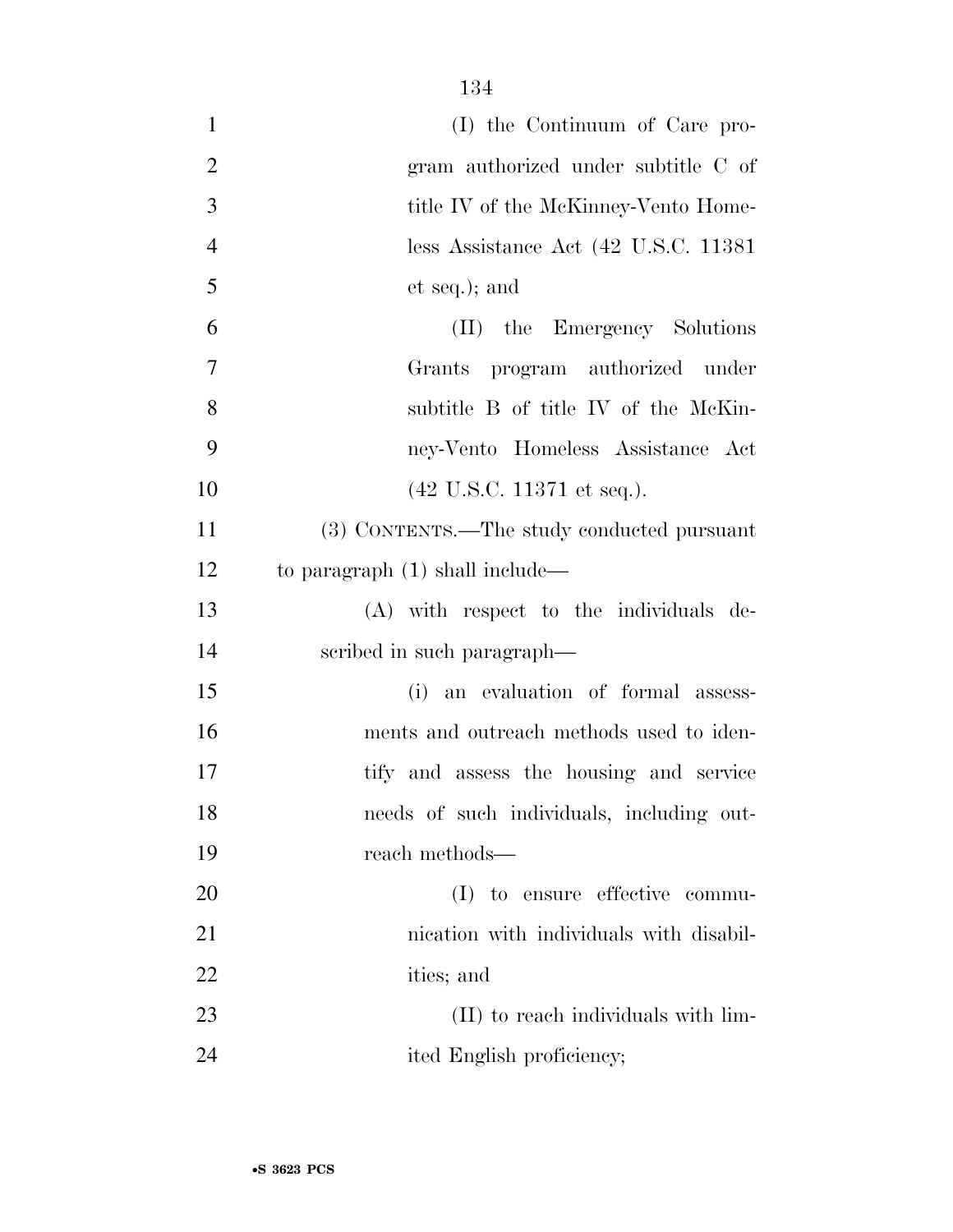- 1 (ii) a review of the availability and ac- cessibility of homelessness or housing serv- ices for such individuals, including the family members of such individuals who are minors involved in foster care systems, that identifies the disability-related needs of such individuals, including the need for housing with accessibility features;
- (iii) an analysis of the effect of any policies and procedures of mainstream homelessness or housing services that fa- cilitate or limit the availability of such services and accessibility for such individ- uals, including those such individuals who are involved in the legal system, as such services are in effect as of the date on 17 which the study is conducted;
- (iv) a determination of the best prac- tices in meeting the housing and service needs of such individuals; and
- (v) an assessment of barriers to fair housing and housing discrimination against survivors of trafficking who are members of a protected class under the Fair Hous-25 ing Act (42 U.S.C. 3601 et seq.);